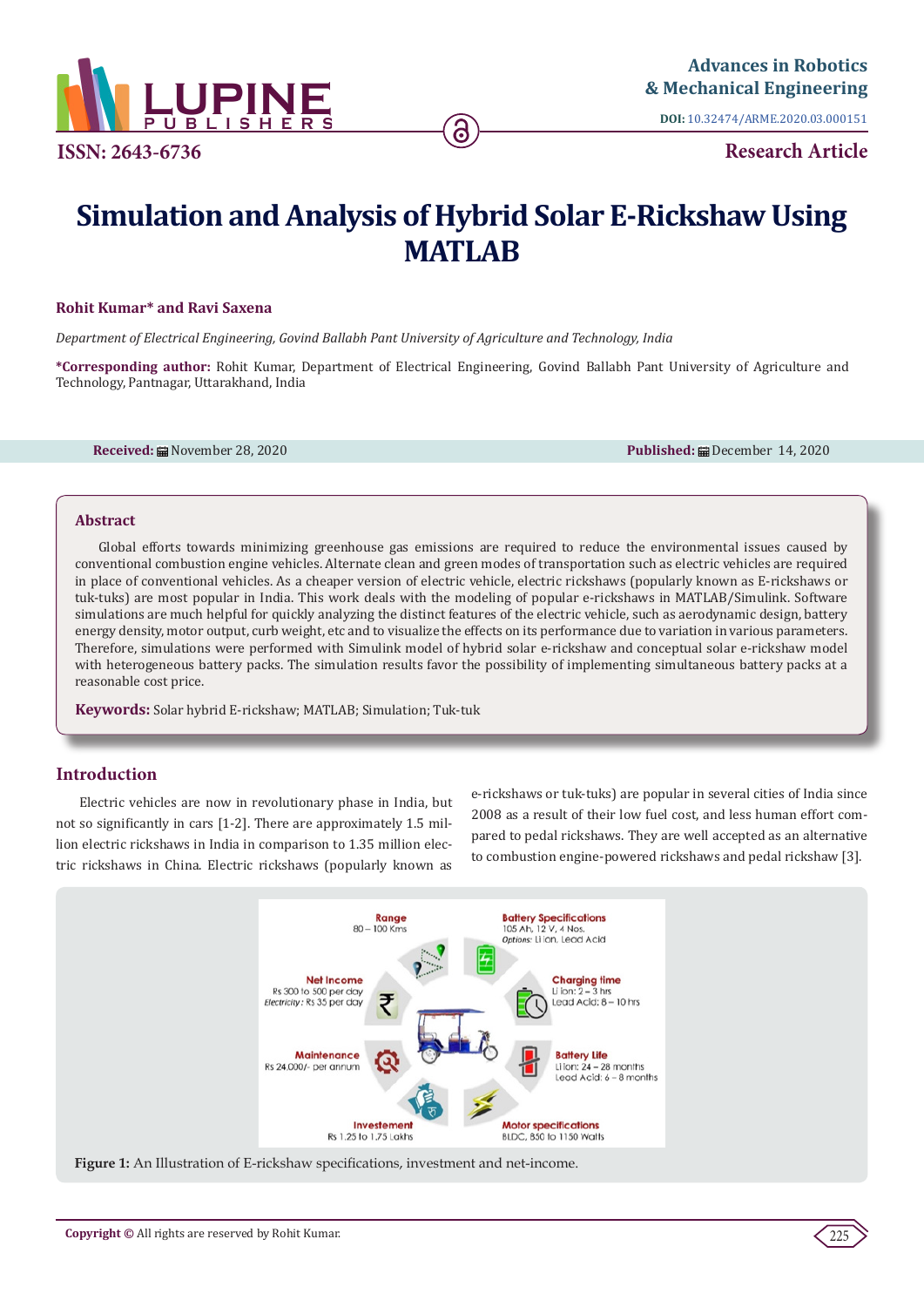The electric rickshaws are powered by brushless dc motors ranging from 850-1150 watts and mostly produced either in China or India. An electric rickshaw offers a cheaper and eco-friendly transport facility to the low-income people [3]. An illustration of E-rickshaw specifications, investment and net-income is shown in Figure 1.

The major reasons for the rise of e-rickshaw are:

1. They require lower investment than an Auto-Rickshaw and quite pleasing daily earnings than cycle rickshaws.

2. They have lower running cost as E-Rickshaw charging is easily available with conventional single phase socket at home and low operating cost model for rickshaw owners.

3. E-Rickshaw is one of the best options for passengers for quick, safe and cost effective last mile connectivity.

4. They provide mass scale employment and good source of income to the traditional rickshaw puller.

#### **Solar hybrid E-rickshaw**

Solar hybrid electric rickshaw has a solar panel and runs up to 110 km per charge as an attractive alternative to the combustion engine driven auto-rickshaws. Solar energy is freely available sustainable energy which is converted into electrical energy by silicon plates fitted at the top of auto rickshaw for the sustainable energy future. A solar powered electric rickshaw provides a cheapest, cost effective, silent and pollution-free public transport for both rural and urban areas of India [3-4].

# **Methodology**

Solar Hybrid E-rickshaws are potential alternative in e-rickshaw segment owing to its extended range capability. For the purpose of understanding the concept of Solar Hybrid E-rickshaw, simulation and modeling is performed in MATLAB. Solar Hybrid E-rickshaw is easily analyzed by grouping models of different component namely E-rickshaw body, Solar Panel, MPPT controller, Battery Pack, BLDC Motor drive and display as shown in Figure 2 [5-8].



**Figure 2:** Block Diagram for Solar Hybrid E-rickshaw.

## **Technical specifications**

For modeling, solar panel parameters were taken as Table 1 and vehicle dynamics were taken as Table 2. The solar panel

characteristic I-V and P-V curves are illustrated in Figure 3 and the SIMULINK model of solar hybrid E-rickshaw is shown in Figure 4 and the vehicle dynamics are represented in Figure 5.

**Table 1:** Solar Panel Parameters.

| S. No.        | <b>Vehicle Model Parameter</b>            | <b>Values</b> |
|---------------|-------------------------------------------|---------------|
| 1             | Max Power (watts)                         | 300           |
| $\mathcal{L}$ | Open circuit voltage Voc (V)              | 56            |
| 3             | Short-circuit current Isc (A)             | 6.5           |
| 4             | Temperature coefficient of Voc (%/deg. C) | $-0.36101$    |
| 5             | Temperature coefficient of Isc (%/deg.C)  | 0.10199       |

**Table 2:** E-rickshaw Dynamics.

| S. No.         | <b>Vehicle Model Parameter</b>                  | <b>Values</b> |
|----------------|-------------------------------------------------|---------------|
| $\mathbf{1}$   | Payload [kg]                                    | 300           |
| $\overline{2}$ | Gross Weight (m) [kg]                           | 700           |
| 3              | Width $(w)$ $\lceil mm \rceil$                  | 1324          |
| $\overline{4}$ | Height (h) [mm]                                 | 1510          |
| 5              | Frontal Area (A) $[m^2]$                        | 1.22          |
| 6              | Rolling Resistance Coefficient (urr)            | 0.015         |
| 7              | Drag Coefficient (Cd)                           | 0.33          |
| 8              | Transmission efficiency                         | 0.95          |
| 9              | Gear ratio (Gratio)                             | 10            |
| 10             | Gravity acceleration, $(g)$ [m/s <sup>2</sup> ] | 9.81          |
| 11             | Air-density (d) $\left[\frac{kg}{m^3}\right]$   | 1.25          |
| 12             | Accessories power [watt]                        | 20            |
| 13             | Solar Panel [watt]                              | 300           |



**Figure 3:** Solar Panel Plots for I-V and P-V curves.

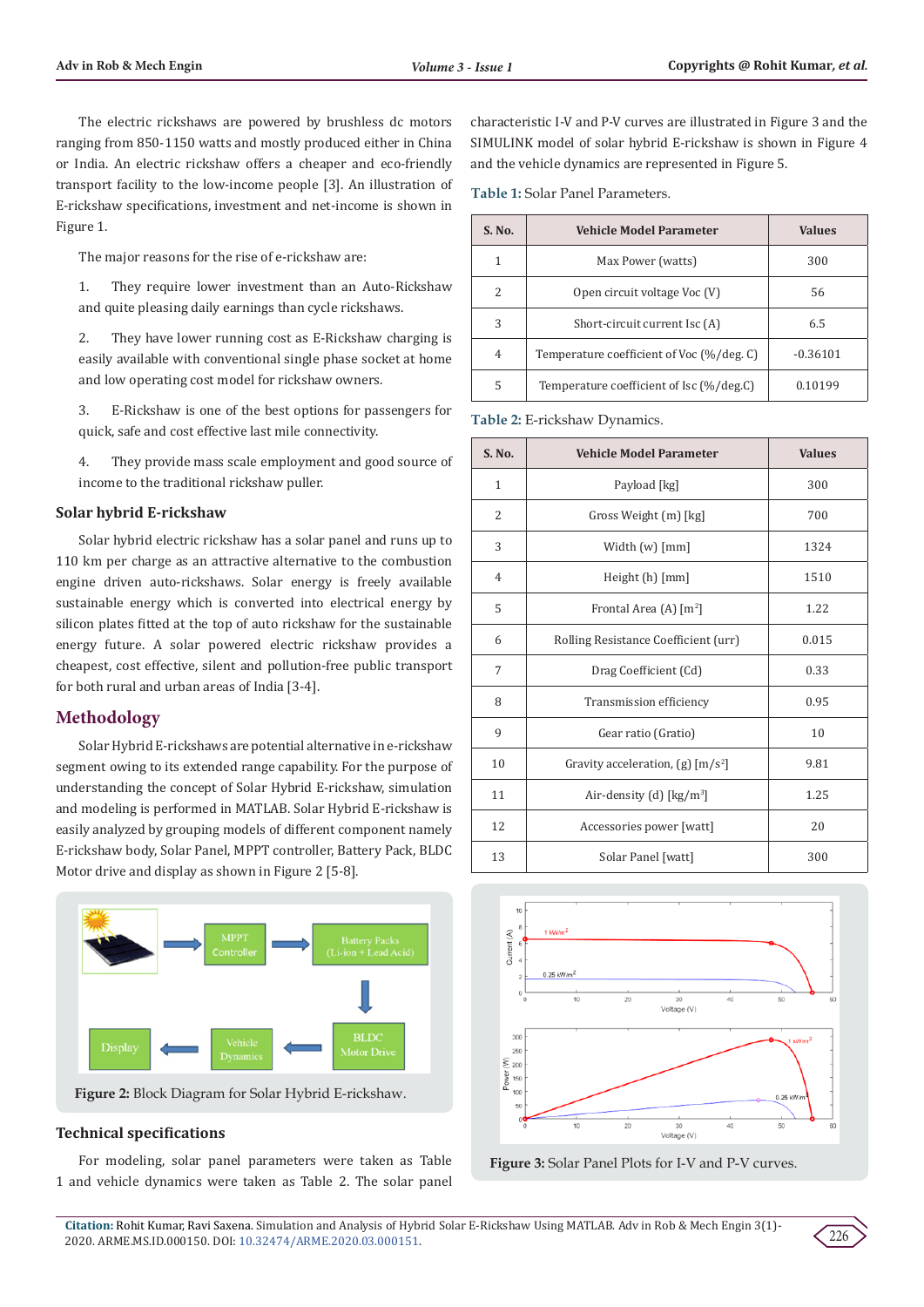

**Figure 4:** Solar Hybrid E-rickshaw with Li-ion battery pack.



# **SIMULINK Models for Solar E-rickshaw with Heterogeneous Battery Packs**

A new concept of using heterogeneous battery packs for electric vehicles is heard now-a-days for the sake of getting good battery life at reasonable price. In this work an attempt is made to visualize the effect of using simultaneous battery packs in Solar Hybrid E-rickshaw. The energy sharing of both the battery packs are monitored and analyzed. The block diagram of Solar Hybrid E-rickshaw with simultaneous battery packs is shown in Figure 6. The Li-ion battery has higher energy density than lead acid

battery but costlier in comparison to latter. Therefore in this work an attempt is made to study the possibility of finding a reasonable heterogeneous battery pack for E-rickshaw. The SIMULINK model of solar hybrid E-rickshaw with heterogeneous battery packs is shown in Figure 7. The model consists of sub-blocks of solar panel with MPPT controller, Lead Acid battery pack, Lithium ion battery pack, Permanent Magnet Brushless DC motor, Vehicle dynamics, position sensor, Power Electronics Six-step Inverter and Speed controller. The energy flow under transient operation is simulated and analyzed.

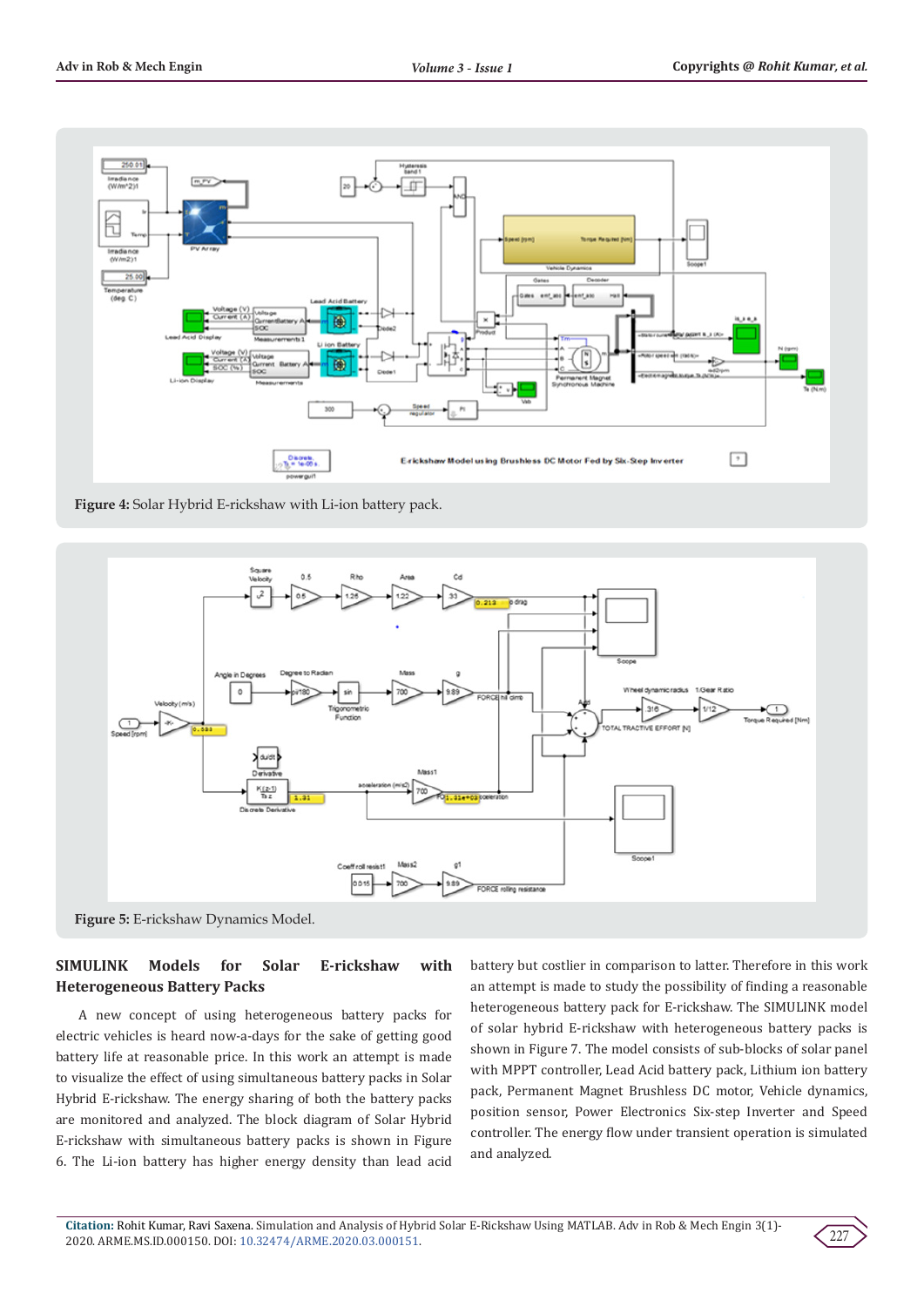

**Figure 6:** Block Diagram for Simulation of Solar Hybrid E-rickshaw with Heterogeneous Battery Packs.



**Figure 7:** Solar Hybrid E-rickshaw Model with Heterogeneous Battery Packs.

# **Results and Discussion**

# **Solar Hybrid E-rickshaw Simulation**

Solar Hybrid E-rickshaw is simulated with Li-ion battery pack and the variations of Motor Current, battery pack Voltage, battery pack Current and State of Charge (SOC) are observed as shown in Figures 8 & 9.



**Figure 8:** Li-ion battery pack Voltage, Current and State of Charge (SOC in %).



**Figure 9:** BLDC Stator Current.

Results for Solar Hybrid E-rickshaw Simulation with Simultaneous Heterogeneous Battery Packs. In this part the solar hybrid E-rickshaw is simulated with both Li-ion and lead acid battery packs. The variations of Battery pack State of Charge (SOC), voltage and current are observed as shown in Figures 10 &11. The energy sharing for the simulation of solar hybrid E-rickshaw with heterogeneous batteries shows that that Li-ion battery shares higher energy during transient operating conditions.